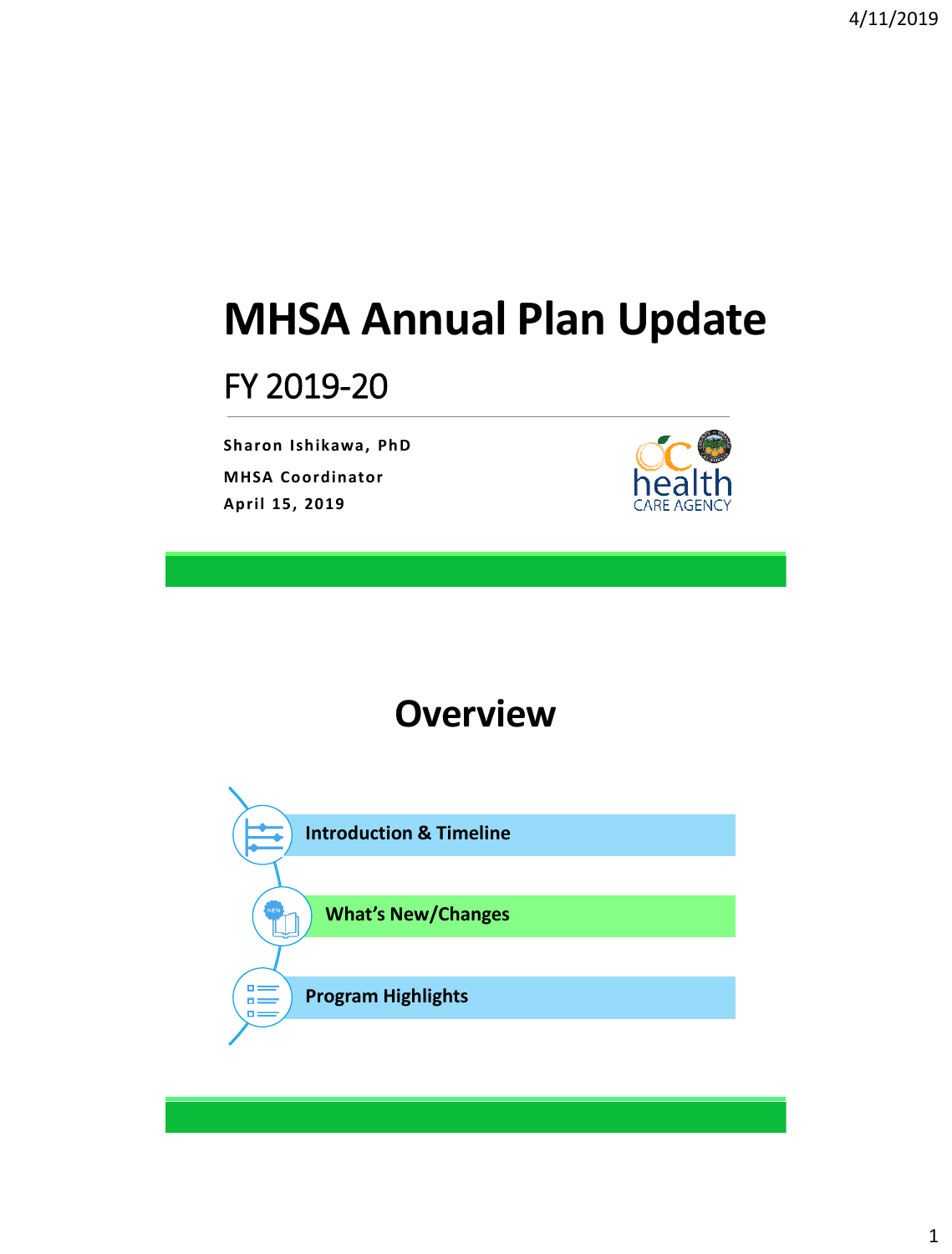## **MHSA Components**



## **Community Planning Process**

#### **Community Engagement Meetings**

• **The MHSA Office held 7 community engagement meetings from July 31, 2018 – August 27, 2018 at sites in North , Central and South Orange County.** 

### **PEI Community Planning Meetings**

• **PEI held a total of five meetings from August 14, 2018 – September 25, 2018 to identify Needs in the community that could be addressed with available time-limited funds**

#### **MHSA Budget Presentations**

• **Program Budgets were present by the MHSA Fiscal Manager at the December 17, 2018 and January 28, 2019 MHSA Steering Committee Meetings**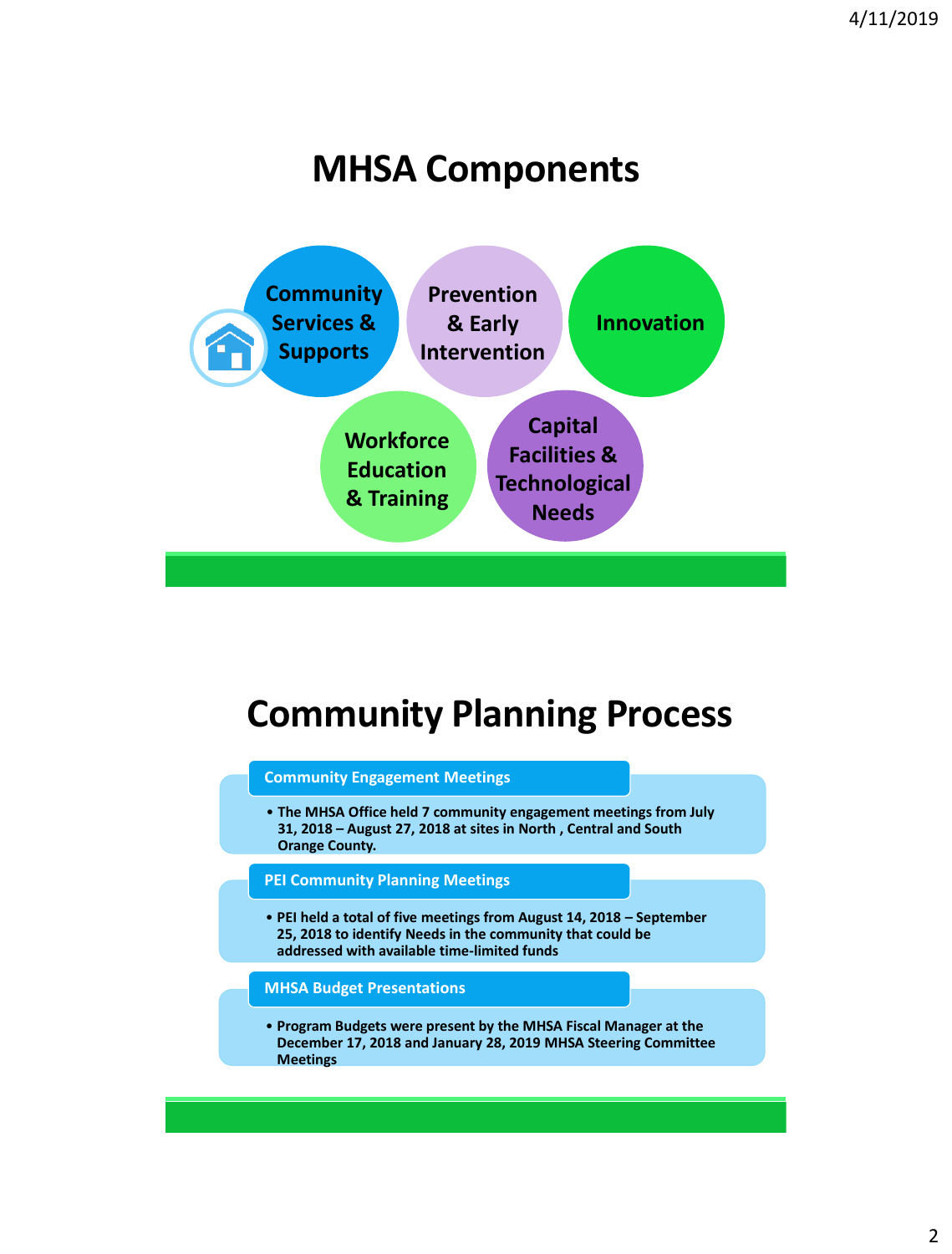## **Annual Plan Update Timeline**



# **What's New/Changes: CSS**

#### **ADD Supportive Services for Residents in PSH**

• **New program to help adults who are living with SPMI be successful in housing placements by providing supportive services as needed**  *(see page 165)*

#### **DISCONTINUE Adolescent Dual Diagnosis Residential Treatment**

- **Discontinue MHSA funding for this program**
- **Services will continue through Drug MediCal and MediCal**

**DISCONTINUE MH Collaborative Courts – Probation Services**

- **MHSA cannot be used to pay for law enforcement positions**
- **Services will continue through alternate, non-MHSA funds**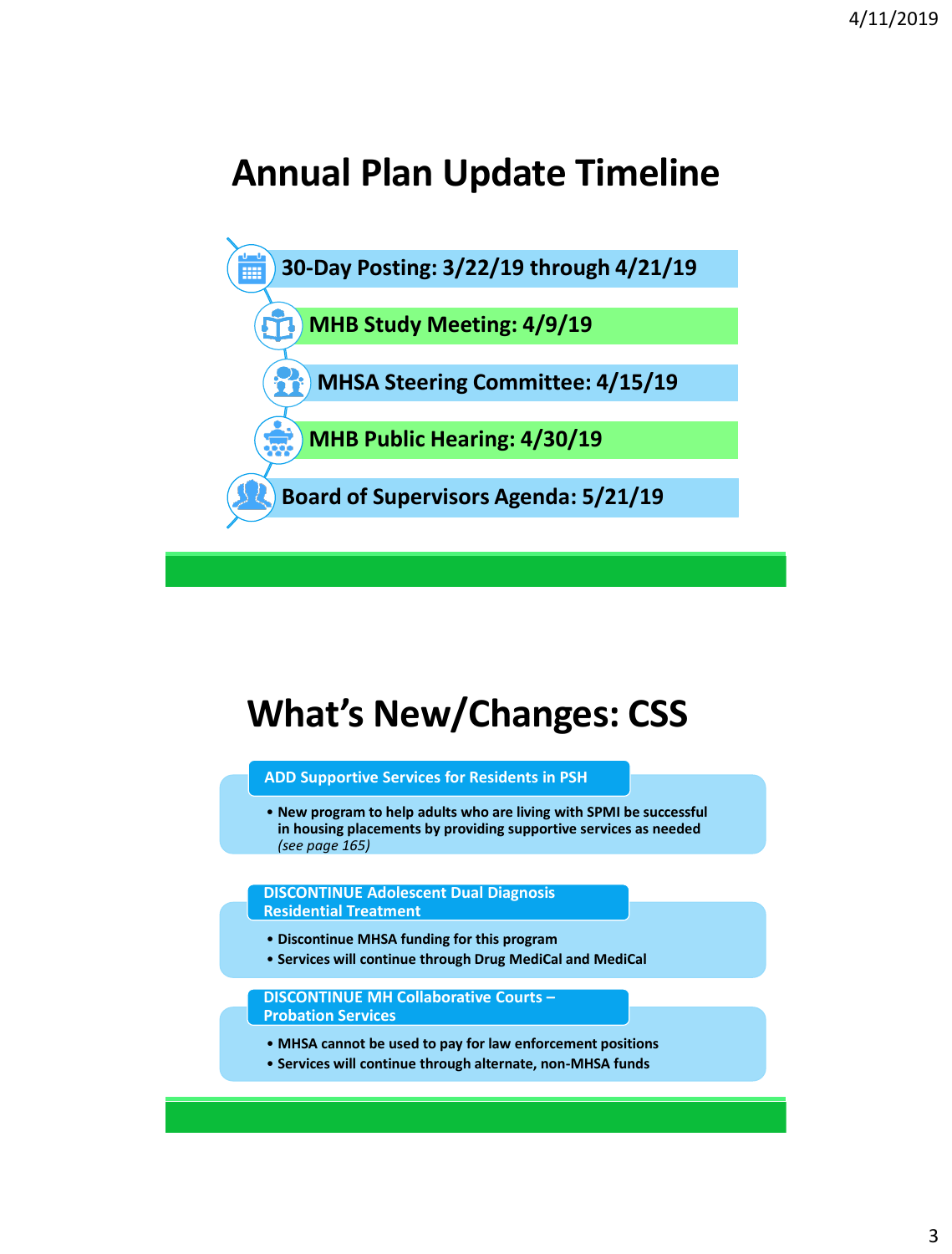# **CSS Funding**



*\*increase of \$36,731,942*

# **What's New/Changes: PEI**

| <b>CONTINUE Strong Families Strong Children *</b>                                                                                                                                                            |  |  |  |  |
|--------------------------------------------------------------------------------------------------------------------------------------------------------------------------------------------------------------|--|--|--|--|
| • Continue INN project with PEI funds (see page 86)                                                                                                                                                          |  |  |  |  |
| <b>ADD Services for Education &amp; BH Support for</b><br><b>TAY/Young Adults *</b><br>• Provide outreach, education, stigma reduction, and suicide<br>prevention activities for high risk TAY (see page 41) |  |  |  |  |
| ADD K-12 School-Based Mental Health Services *<br>• Provide evidenced-based prevention strategies and training for<br>teachers, parents/caregivers, and students (see page 41)                               |  |  |  |  |
| <b>ADD Early Childhood Mental Health *</b><br>• Build capacity within the early education setting and the family<br>through education, coaching and support services (see page 45)                           |  |  |  |  |
| <b>DISCONTINUE Physical Fitness and Nutrition</b><br>• Provider no longer supports a gym facility following a reorganization                                                                                 |  |  |  |  |
|                                                                                                                                                                                                              |  |  |  |  |

**\* Time-limited using carryover funds**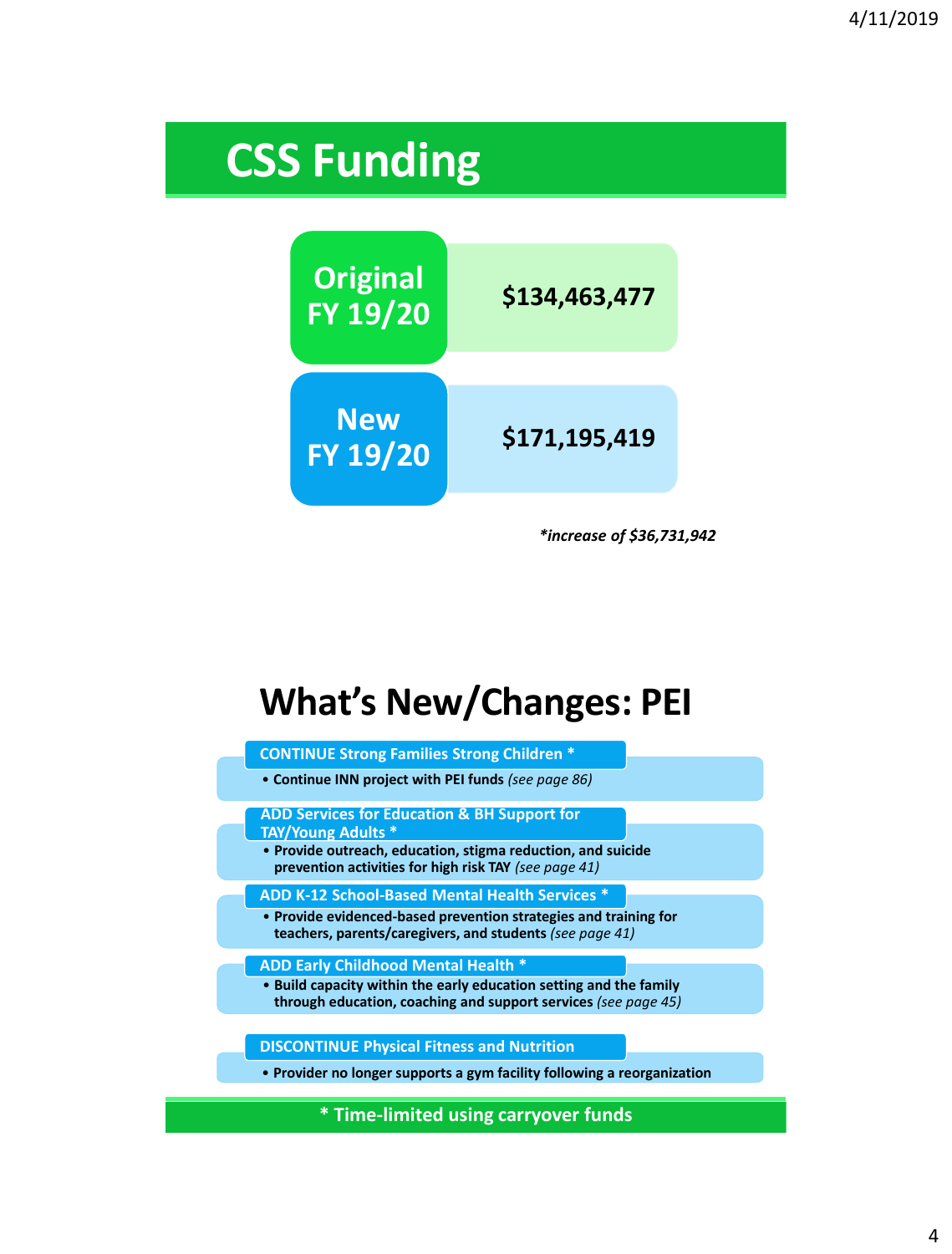# **PEI Funding**



*\*increase of \$8,037,426*

## **What's New: INN**

#### **OAC APPROVAL RECEIVED DECEMBER 2018**

- **Statewide Early Psychosis Learning Health Care Network**
- **Collaborate with other counties to standardize the evaluation of early psychosis programs; establish shared learning; and apply identified strategies that will improve OC CREW participant outcomes, program impact and cost-effectiveness** *(see page 187)*

#### **PENDING PROPOSAL**

• **Behavioral Health System Transformation Project** *(see page 188)*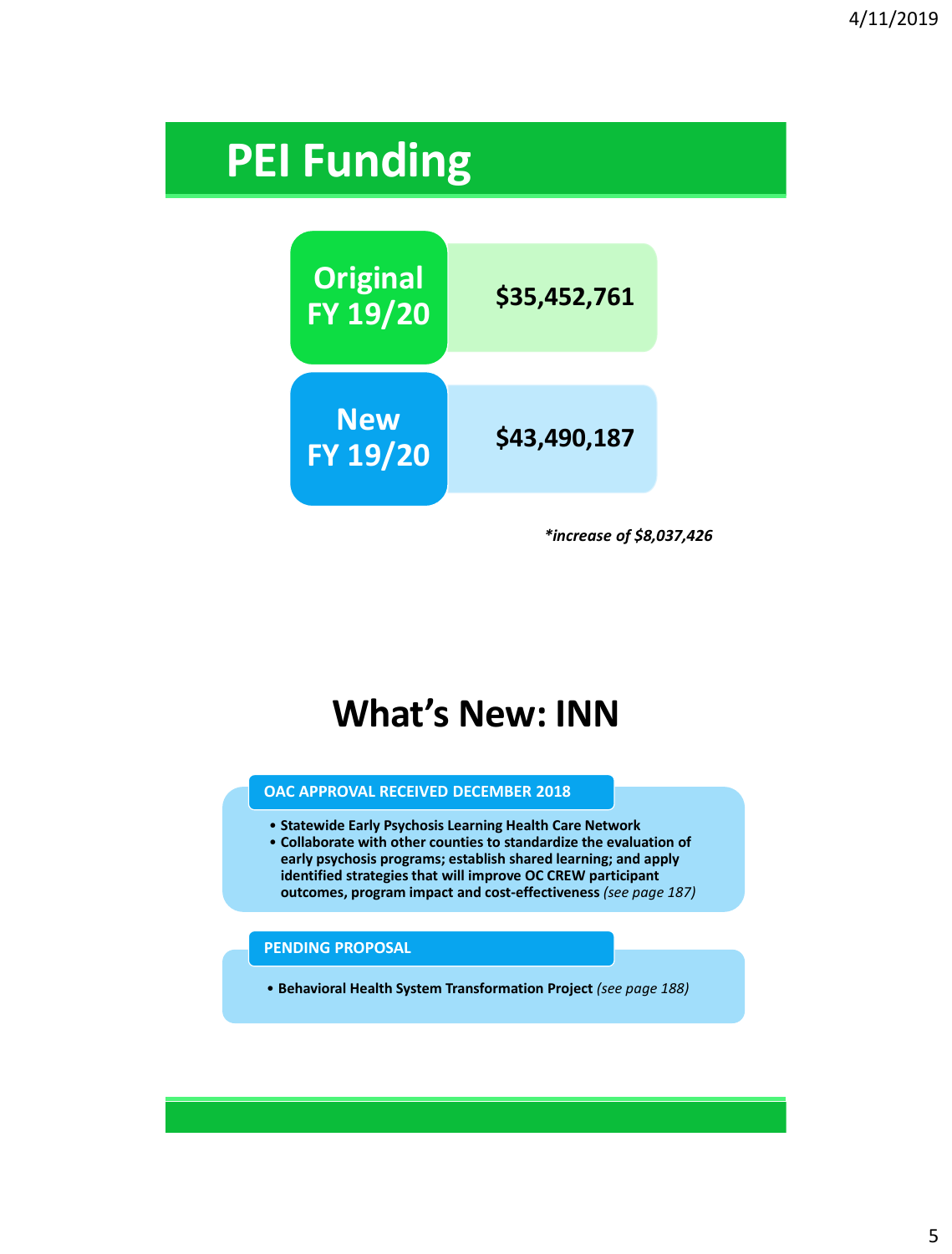# **INN Funding**



*\*increase of \$13,922,354*

## **What's New: CFTN**

#### **CAPITAL FACILITIES Projects**

- **Contribution to construction of Anita Wellness Campus**
- **Renovations to Crisis Stabilization Unit(s)**
- **Renovations to a behavioral health training facility**
- **Completion of renovations to MHSA services/administration building**

### **TECHNOLOGICAL NEEDS Project**

• **Increased scope of work on enterprise data warehouse, software/hardware supporting development of business intelligence and predictive analytics solutions**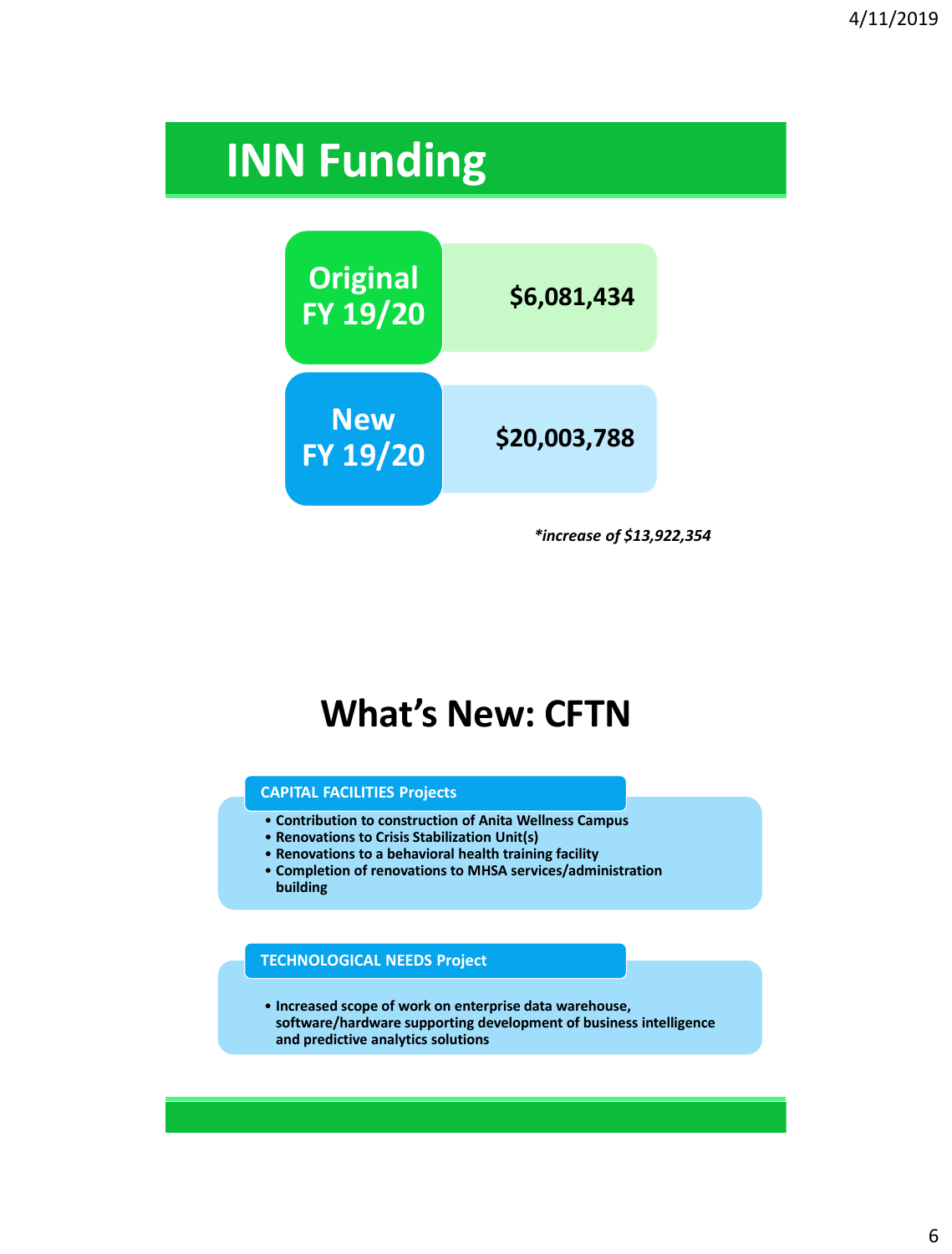# **CFTN Funding**



*\*total increase of \$23,694,486*

# **WET Funding**



*\*decrease of \$65,000*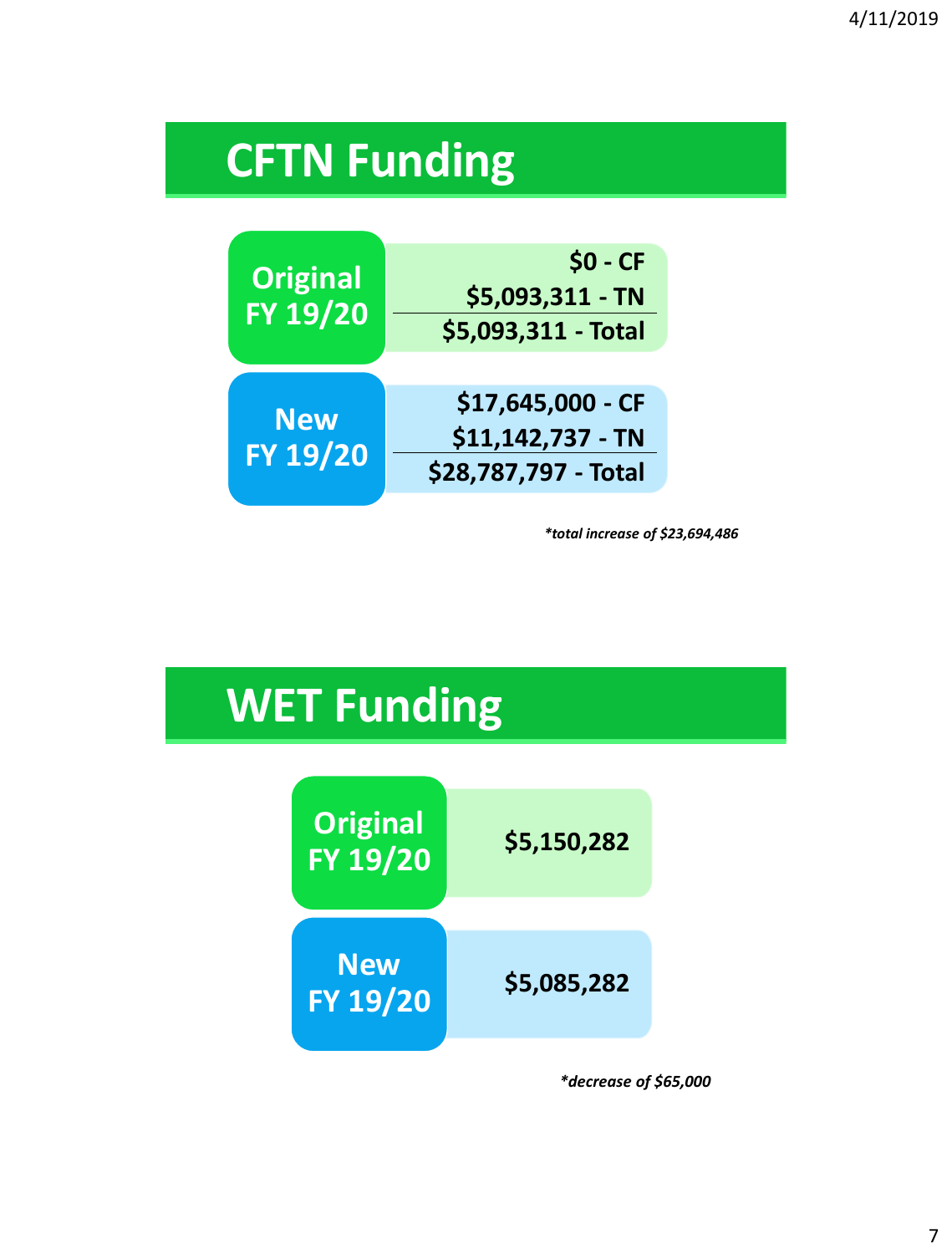# **TOTAL FY 19/20 MHSA Funding**

| <b>CSS</b>   | \$171,195,419 |  |
|--------------|---------------|--|
| PEI          | \$43,490,187  |  |
| <b>INN</b>   | \$20,003,788  |  |
| <b>CFTN</b>  | \$28,787,797  |  |
| <b>WET</b>   | \$5,085,282   |  |
| <b>TOTAL</b> | \$268,562,473 |  |

*\*increase of \$82,321,208*

## **Program Outcome Highlights**

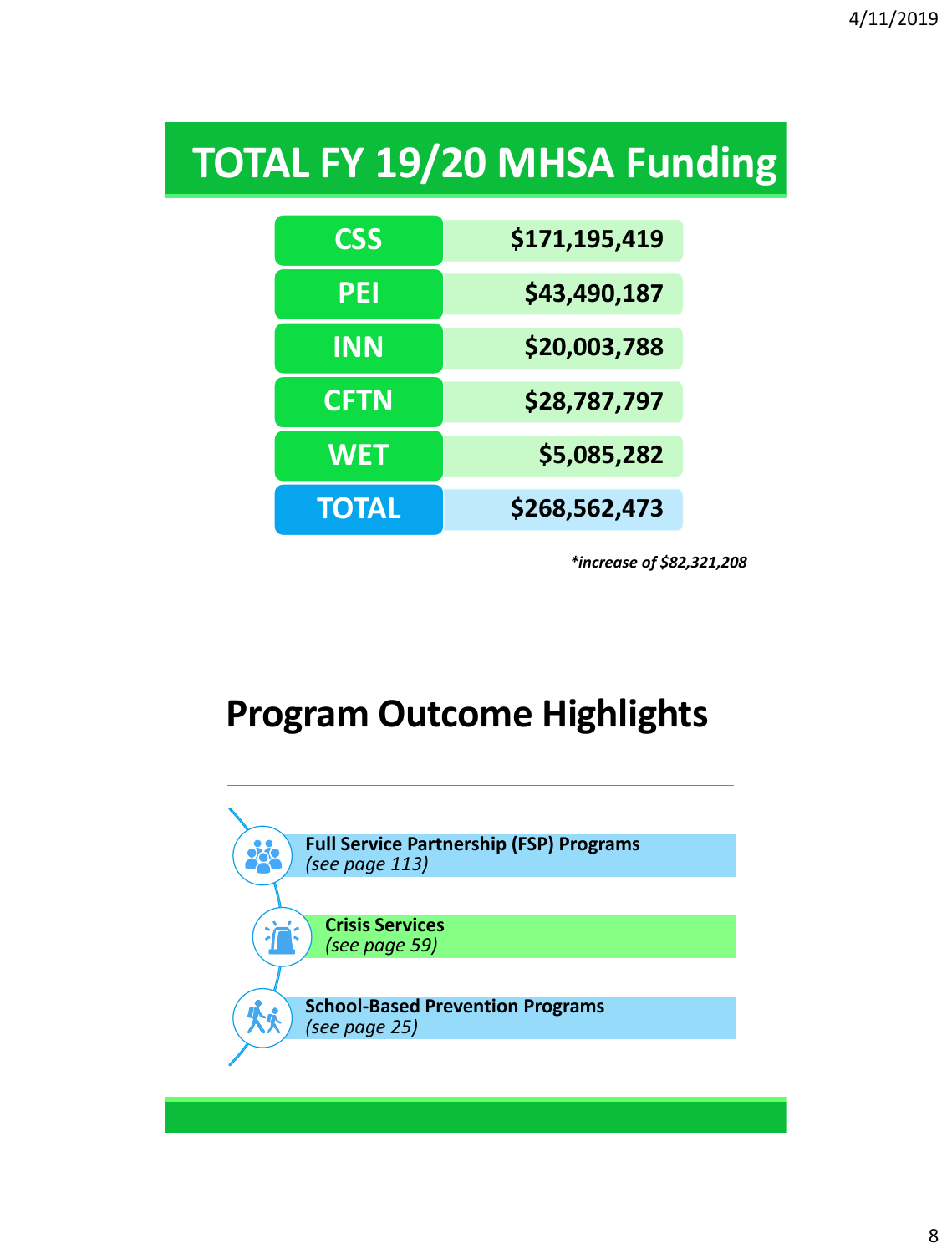# Full Service Partnerships

OUTCOMES FY 2017-18 AND FY 2016-17

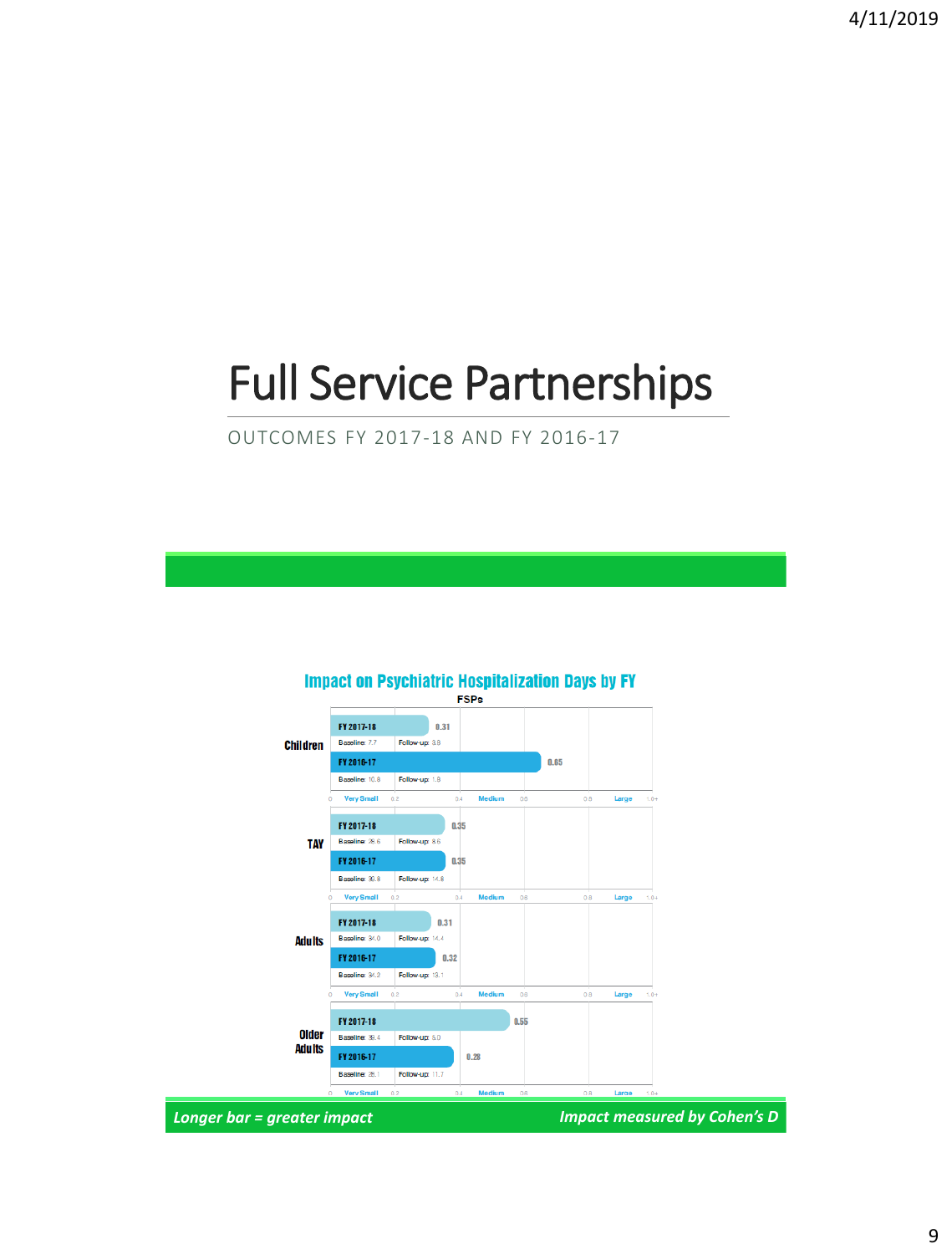

## **Impact on Unsheltered Homeless Days by FY**<br>FSPs - FY 2017-18

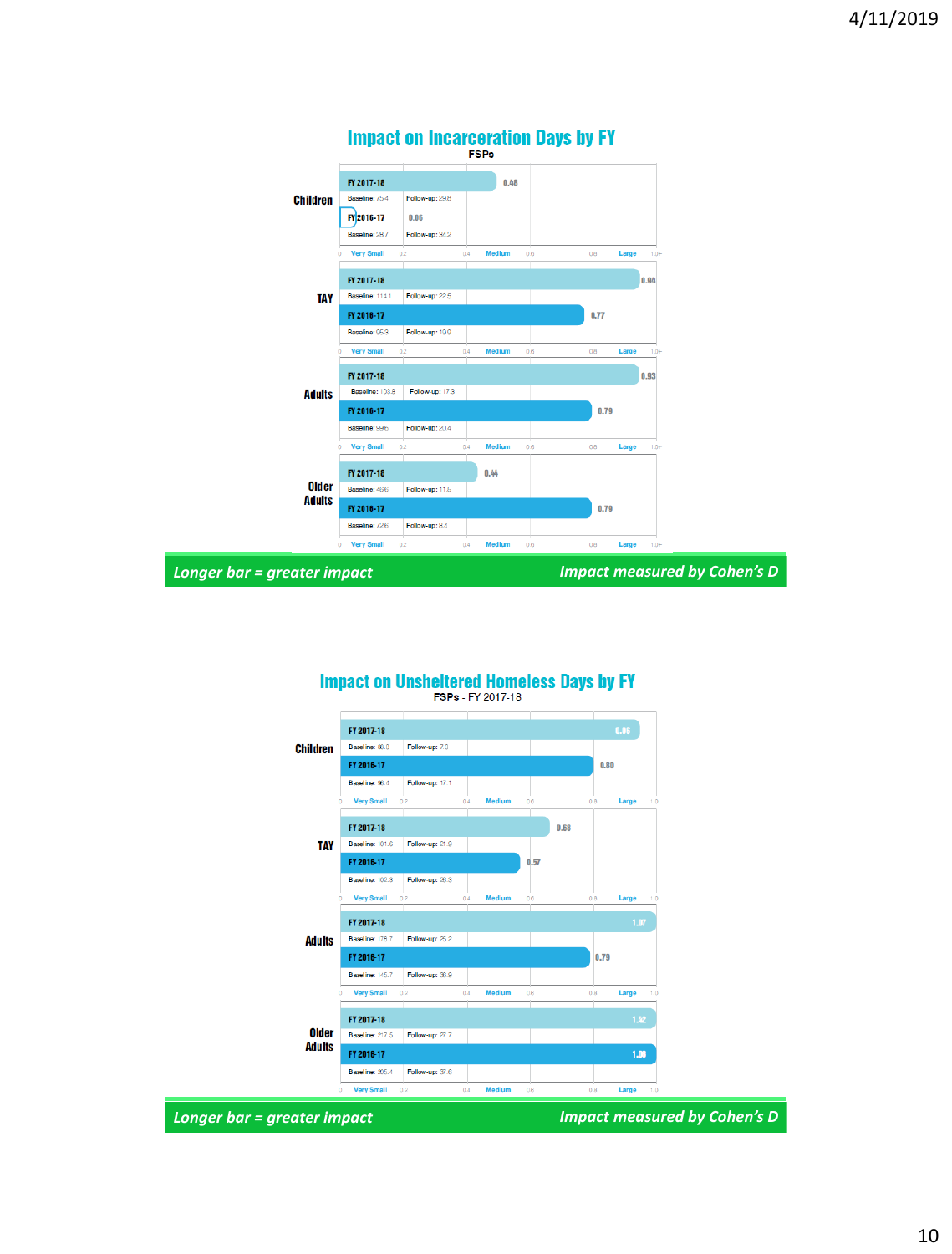# Crisis Services

OUTCOMES FY 2017-18 AND FY 2016-17

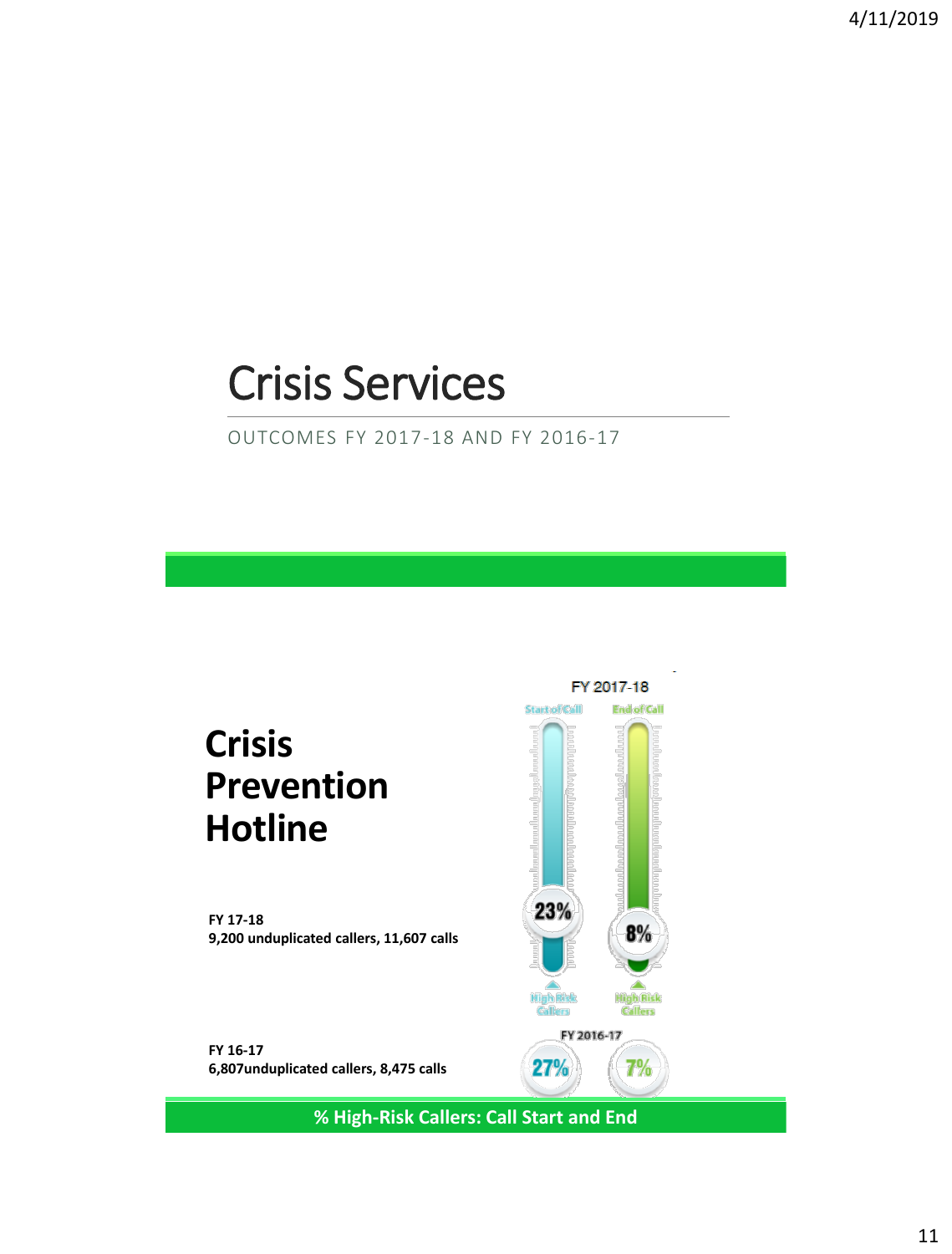

### **In-Home Crisis Stabilization Children's**



**Hospitalization Rate: Up to 60 Days Following Discharge; Target < 25%**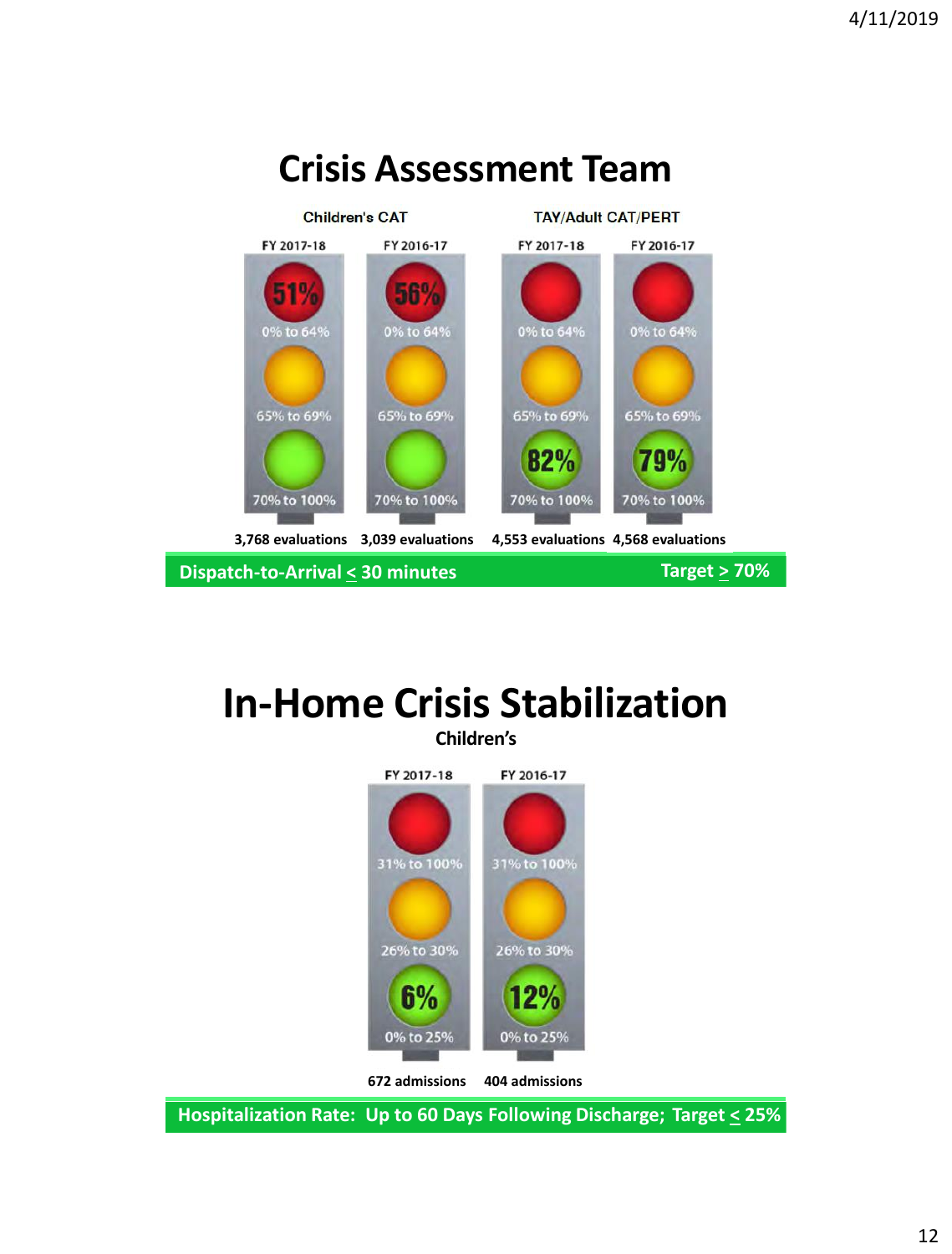

## **Crisis Residential Programs**

## **Crisis Residential Programs**



**Hospitalization Rate: Up to 48 Hours Following Discharge; Target < 5%**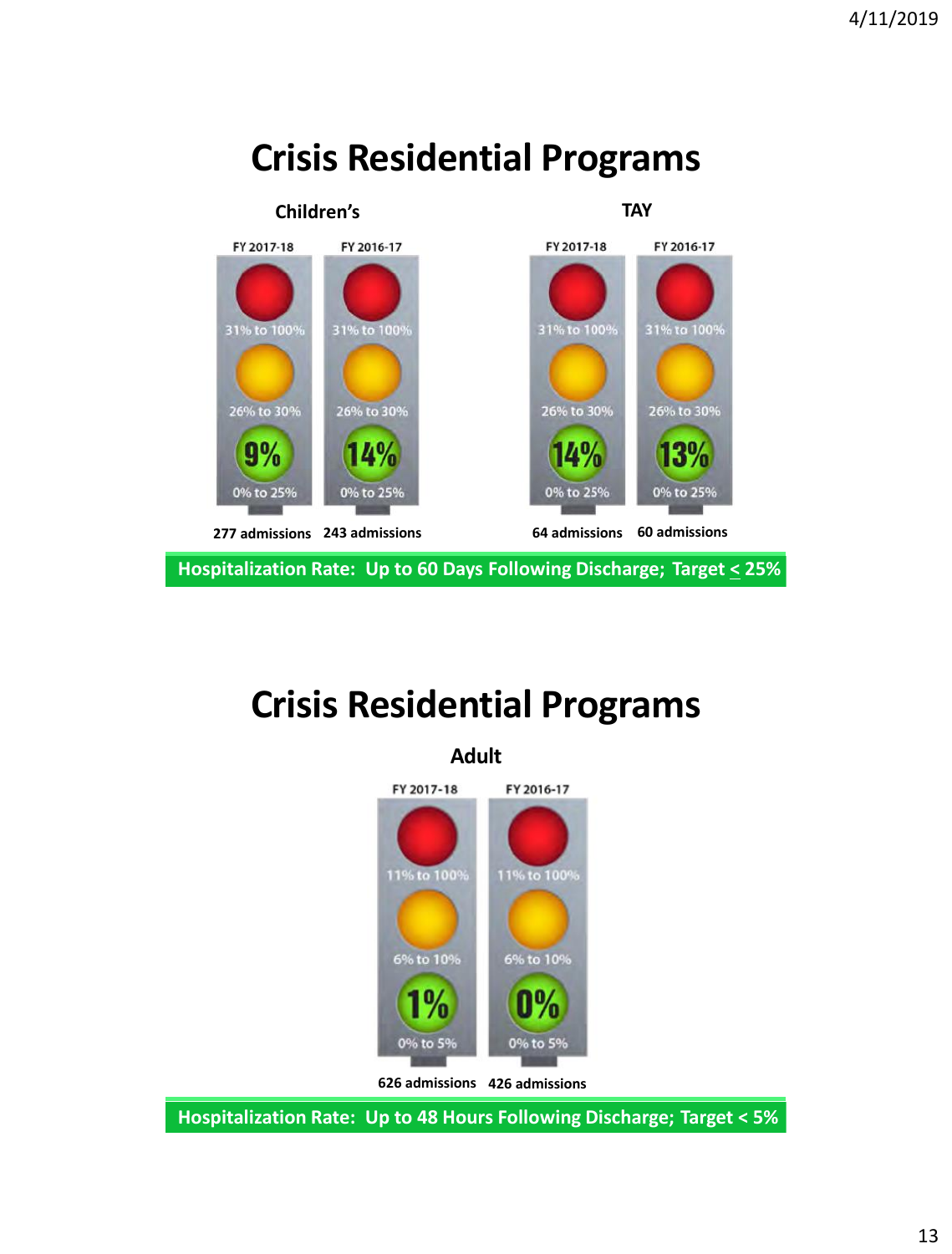# School-Based Prevention

OUTCOMES FY 2017-18 AND FY 2016-17

## **School-Based BH Intervention & Support (BHIS)**

**FY17-18: 26,358 served across all three tiers**

**FY16-17: 26,924 served across all three tiers**

### **Tier 2: Impact on Self-Concept by FY**



*Longer bar = greater impact Impact measured by Cohen's D*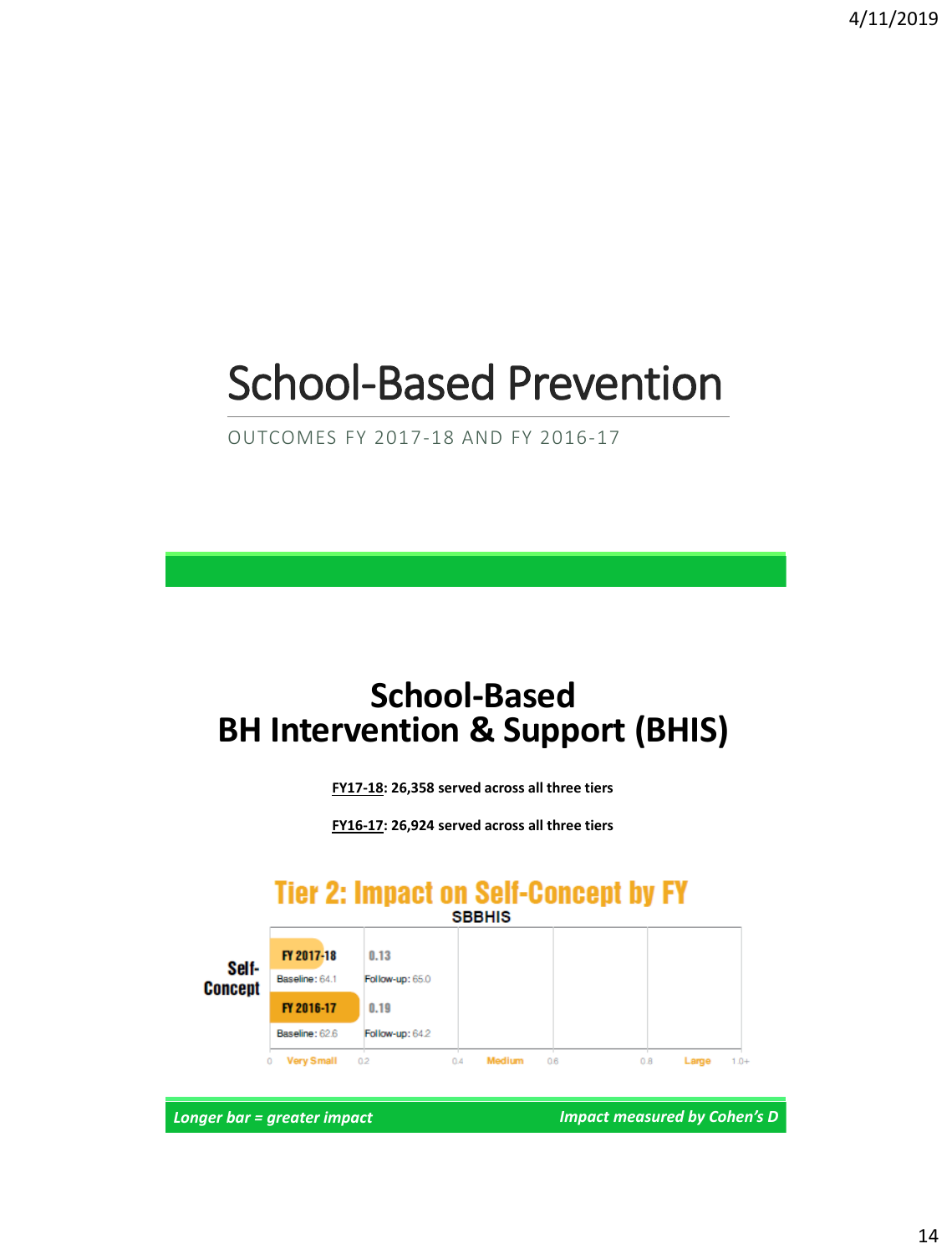|                                        | TIVE VEHIPPUVE VII DIVINPUTV DVIINTIVE NJ E I<br><b>SBBHIS</b> |                             |                                     |  |  |
|----------------------------------------|----------------------------------------------------------------|-----------------------------|-------------------------------------|--|--|
| School-<br><b>Toward</b>               | FY 2017-18                                                     |                             | 0.61                                |  |  |
| <b>Ad ults</b><br><b>Based</b>         | Follow-up: 6.3<br>Baseline: 20.7<br>FY 2016-17<br>0.18         |                             |                                     |  |  |
|                                        | Baseline: 13.9<br>Follow-up: 13.2<br><b>Very Small</b><br>0.2  | Medium<br>0.4<br>0.6        | 0.8<br>Large<br>$1.0+$              |  |  |
| <b>BHIS</b>                            | FY 2017-18                                                     | 0.50                        |                                     |  |  |
| <b>Toward</b><br><b>Peers</b>          | Follow-up: 17.4<br>Baseline: 21.8<br>FY 2016-17                | 0.37                        |                                     |  |  |
|                                        | Follow-up: 12.6<br>Baseline: 15.2                              |                             |                                     |  |  |
|                                        | <b>Very Small</b><br>0.2                                       | 0.4<br><b>Medium</b><br>0.6 | 0.8<br>Large<br>$1.0+$              |  |  |
| ADHD/                                  | FY 2017-18<br>Follow-up: 20.6<br>Baseline: 24.7                | 0.45                        |                                     |  |  |
| <b>Hyperactive</b><br><b>Impulsive</b> | FY 2016-17<br>Baseline: 242<br>Follow-up: 15.1                 |                             | 0.75                                |  |  |
|                                        | <b>Very Small</b><br>0.2<br>0                                  | Medium<br>0.6<br>0.4        | 0.8<br>Large<br>$1.0+$              |  |  |
| Longer bar = greater impact            |                                                                |                             | <b>Impact measured by Cohen's D</b> |  |  |

### Tier 3: Imnact on Disruntive Rehavior by FV

#### **School**  FY 2017-18  $0.56$ **Supporting** Baseline: 5.9 Follow-up: 6.4 Good **Readiness /**  FY 2016-17 **Behavior**  $0.45$ Baseline: 5.8 Follow-up: 6.2 **Very Small**  $06$ Laros **Connect the**  FY 2017-18  $0.84$ **Setting** Baseline: 5.1 Follow-up: 6.1 **Tots** Limits FY 2016-17  $0.63$ Baseline: 5.1 Follow-up: 5.8 Very Small Laro *FY16-17: 862 children, 1,035 parents served* FY 2017-18 0.86 **Proactive** Baseline: 5.2 Follow-up: 6.2 **Parenting** FY 2016-17  $0.66$ *FY17-18:* Baseline: 5.1 Follow-up: 5.9 *873 children, 1,130 parents served***Very Small**  $0.2$  $0.4$  $0.6$ Large Medium FY 2017-18  $0.87$ **Overall** Baseline: 5.4 Follow-up: 6.2 **Score** FY 2016-17  $0.67$ Baseline: 5.3 Follow-up: 5.9 Very Small *Longer bar = greater impact Impact measured by Cohen's D*

**Impact on Parental Self-Efficacy by FY** School Readiness/Connect the Tots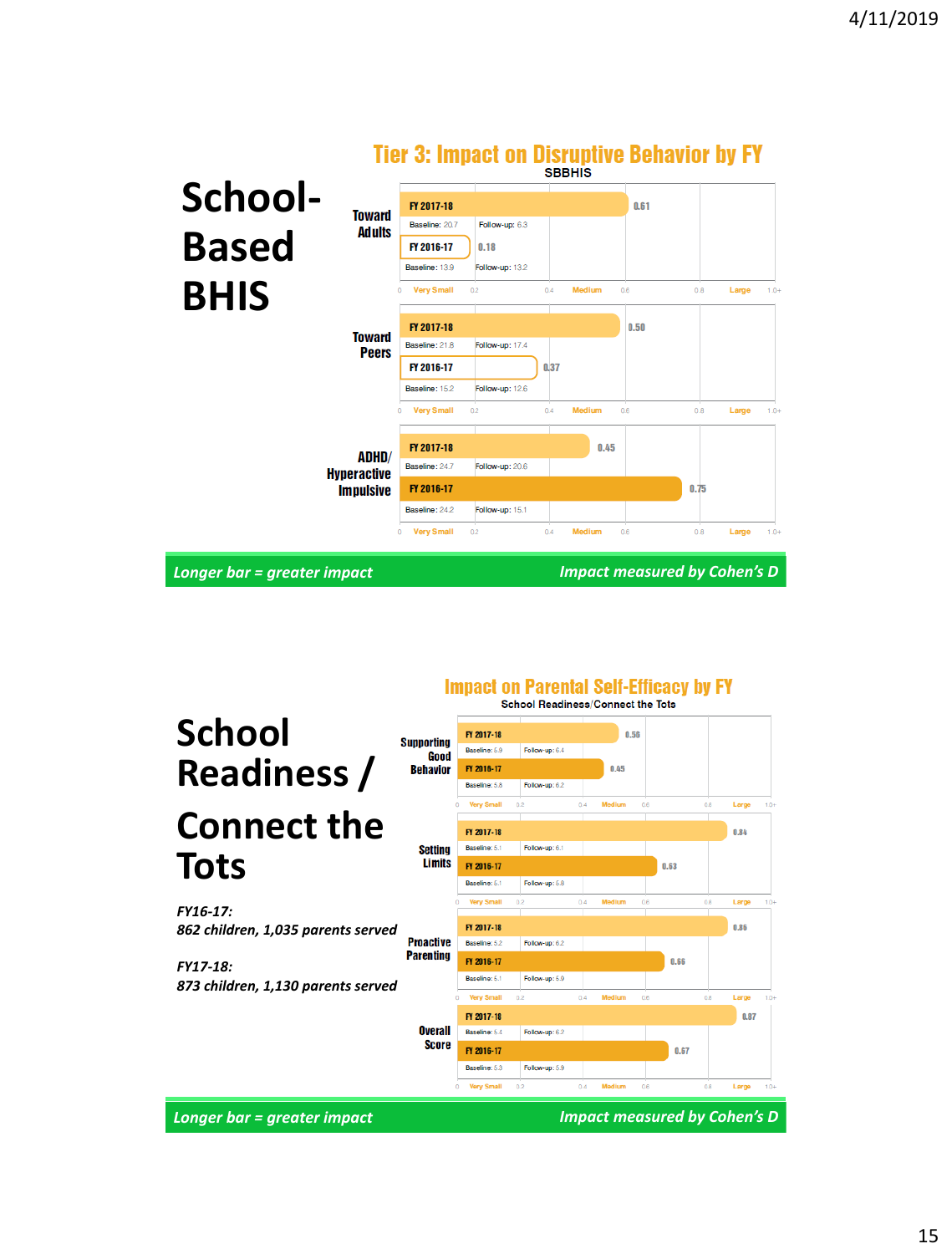## **School-Based Stress Management Services**

### **Impact on Mindful Attention Awareness by FY**

**School-Based Mental Health Services** 

|                             | FY 2017-18        |                |                      | 0.66 |              |
|-----------------------------|-------------------|----------------|----------------------|------|--------------|
| Mindful<br><b>Attention</b> | Baseline: 3.4     | Follow-up: 4.2 |                      |      |              |
| <b>Awareness</b>            | FY 2016-17        |                |                      |      | 0.85         |
|                             | Baseline: 3.3     | Follow-up: 42  |                      |      |              |
|                             | <b>Very Small</b> | 02             | <b>Medium</b><br>0.4 | 0.6  | Large<br>.08 |

*FY17-18: 77 teachers who taught 4,094 students in 29 schools FY16-17: 64 teachers who taught 3,033 students in 27 schools*

*Longer bar = greater impact Impact measured by Cohen's D*

## **School-Based Mental Health Services**

**Impact on Youth Protective Factors by FY** 

**School-Based Mental Health Services** 

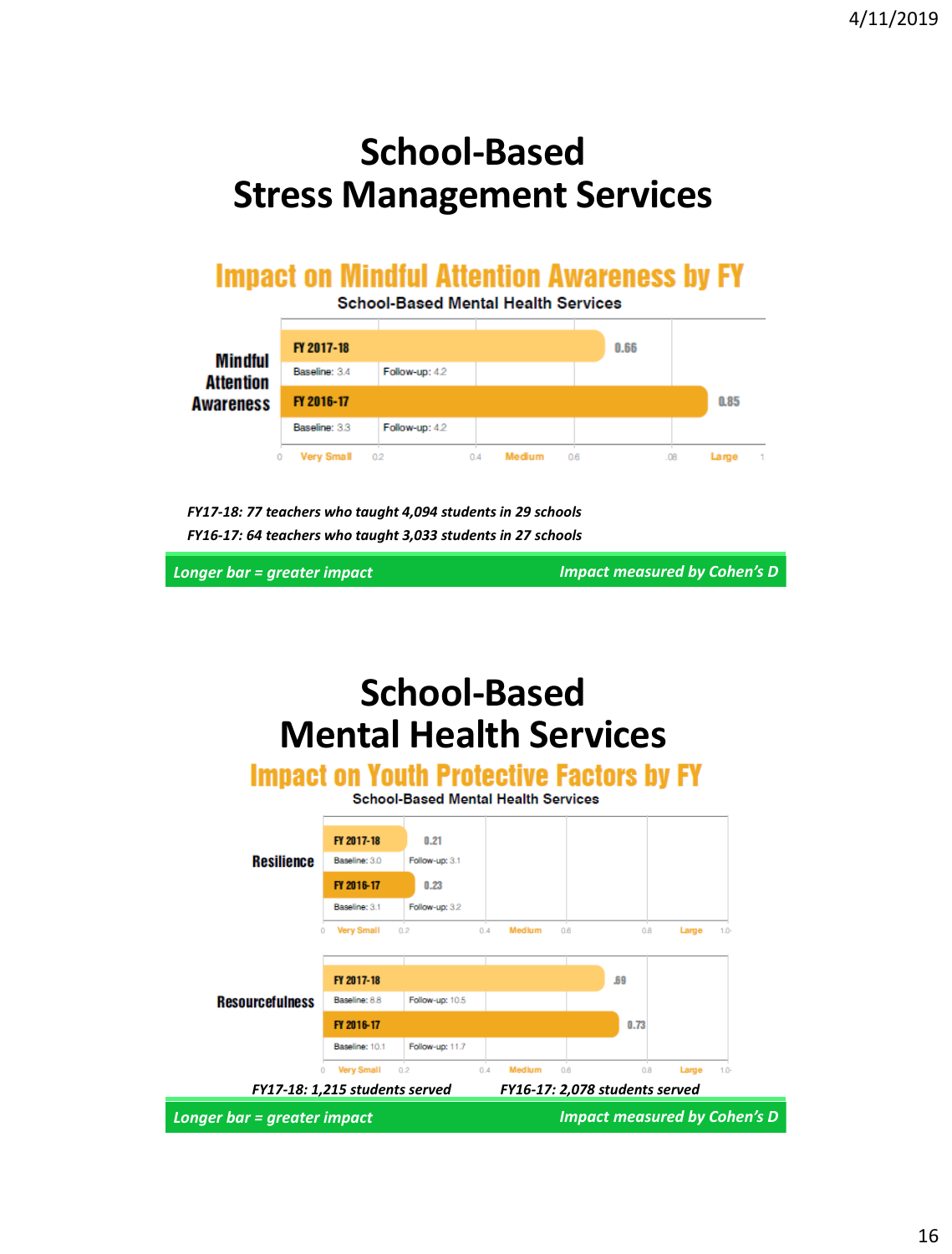## **Gang Prevention Services**

#### **Impact on Global Health by FY Gang Prevention Services**  $0.54$ FY 2017-18 Global Baseline: 22.4 Follow-up: 25.0 **Health**  $0.47$ FY 2016-17 Baseline: 24.9 Follow-up: 27.2 **Very Small** Medium  $0.2$  $0.4$  $0.6$  $\sqrt{3}$ Large  $1.0 +$

*FY17-18: 426 students and parents in 34 schools across 8 districts FY16-17: 427 students and parents in 39 schools across 11 districts*

*Longer bar = greater impact Impact measured by Cohen's D*